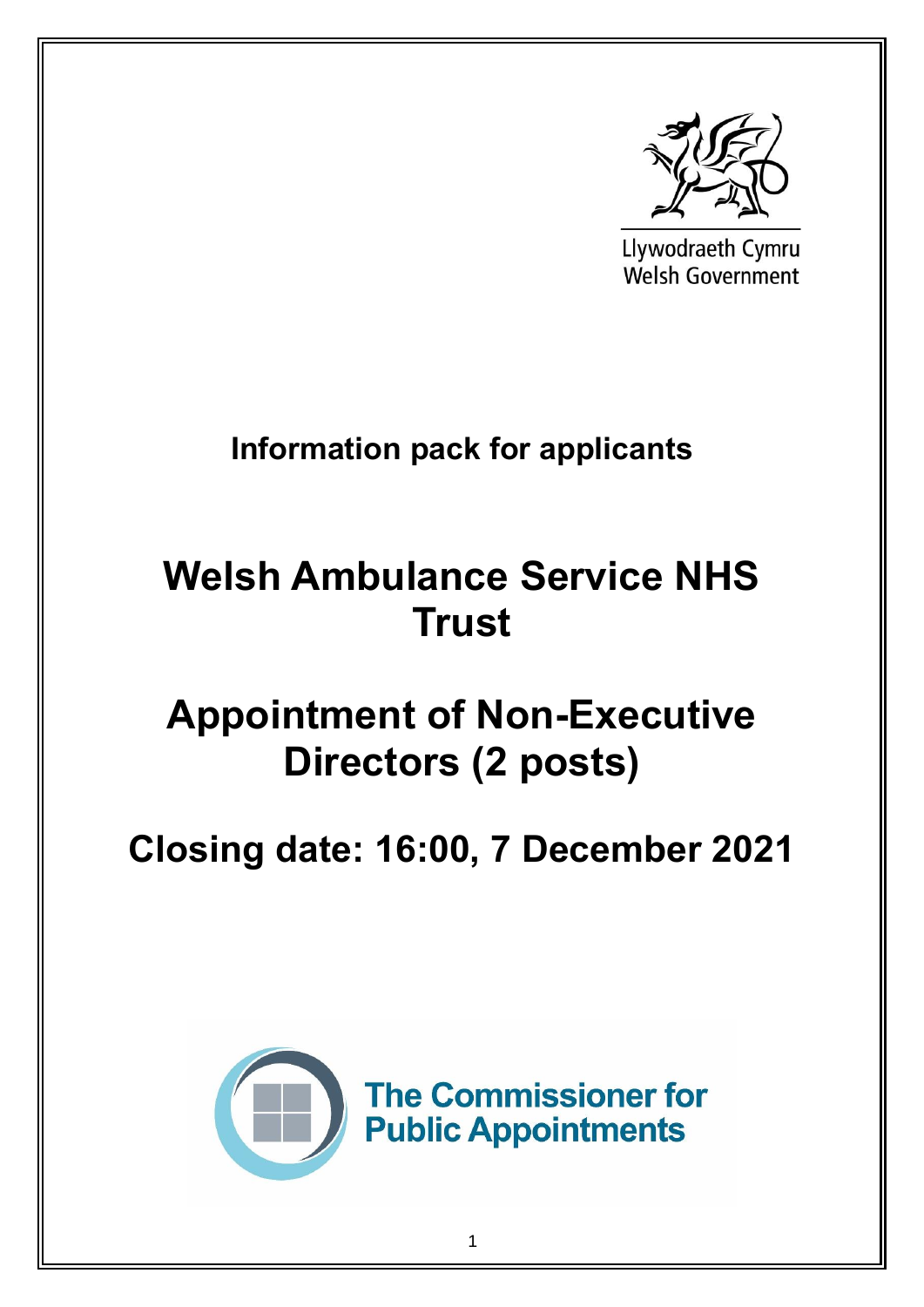| <b>Welsh Ambulance Service NHS Trust</b>                                    |         |
|-----------------------------------------------------------------------------|---------|
| <b>Contents</b>                                                             |         |
|                                                                             | Page    |
| <b>Making an Application</b>                                                | $2 - 4$ |
| Annex A: The role of Non-Executive Director / Member                        | $5-6$   |
| Annex B: The role and responsibilities of Welsh Ambulance Service NHS Trust | 7       |
| <b>Annex C: The selection process</b>                                       | $8 - 9$ |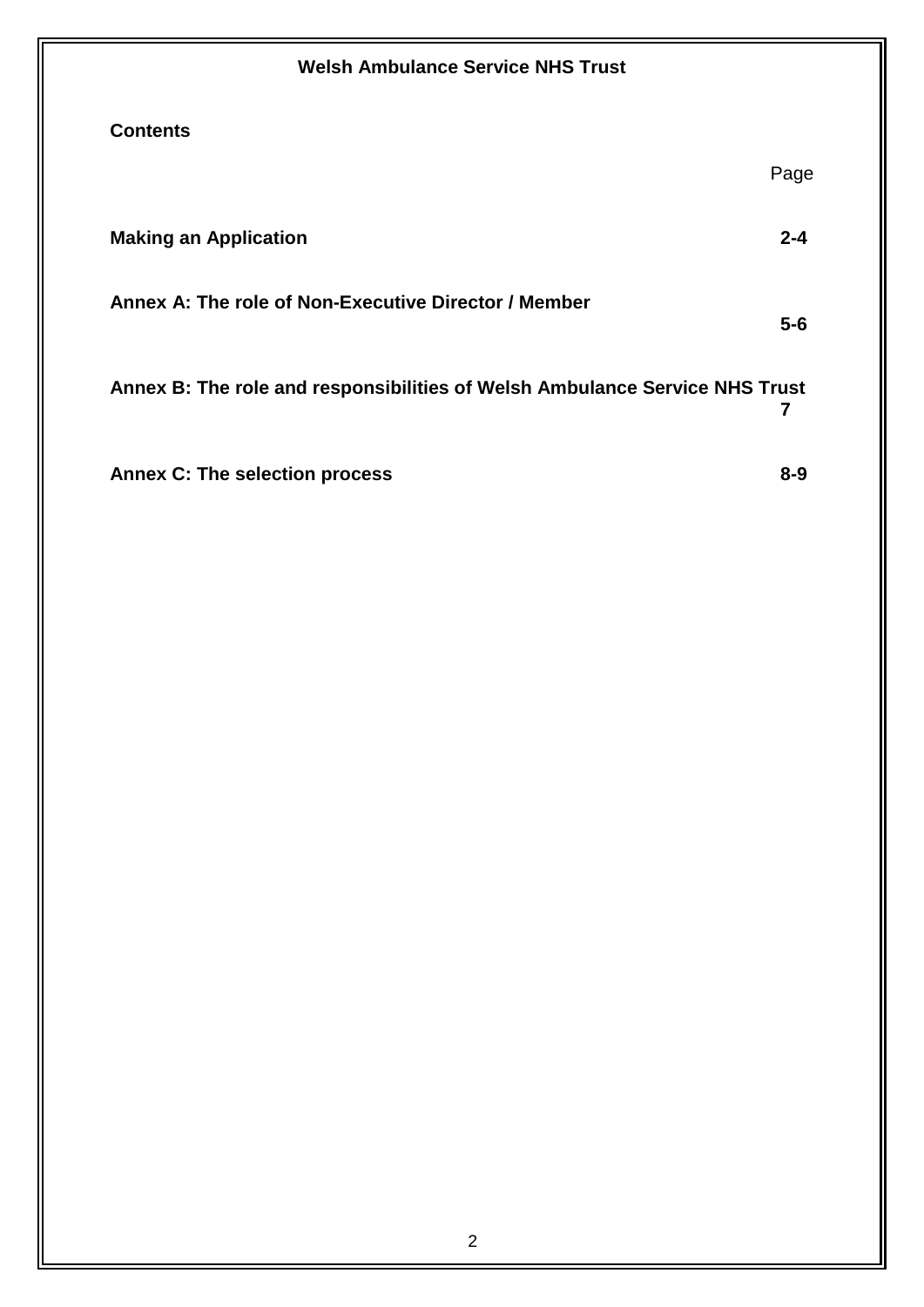## **Making an application**

Thank you for your interest in the appointment of Non-Executive Directors to Welsh Ambulance Service NHS Trust. The attached Annexes provide details on the role of Non-Executive Director and the person specification, the role and responsibilities of Welsh Ambulance Service NHS Trust and the selection process.

To make an application please visit the Welsh Government public appointment website here [https://cymru-wales.tal.net/vx/lang-en-GB/mobile-0/appcentre-3/brand-](https://cymru-wales.tal.net/vx/lang-en-GB/mobile-0/appcentre-3/brand-2/candidate/jobboard/vacancy/7/adv/)[2/candidate/jobboard/vacancy/7/adv/.](https://cymru-wales.tal.net/vx/lang-en-GB/mobile-0/appcentre-3/brand-2/candidate/jobboard/vacancy/7/adv/)

To apply for this role, click on the vacancy and click on 'Apply' at the bottom left hand corner. The first time you apply for a post, you will need to complete a registration form for the Welsh Government's online application system. You will only need to register once, and you will be able to keep yourself updated on the progress of your application, and any other applications you make, via your registered account.

Once you've registered, you'll be able to access the application form. To apply you will need to upload a personal statement and CV to the 'Reasons for applying' section of the online application form.

#### **Personal Statement**

The personal statement is your opportunity to demonstrate how you meet each of the criteria set out in the person specification. How you choose to present the information is up to you. However, you should aim to provide detailed examples that demonstrate how your knowledge and experience matches each of the criteria, and which describe what your role was in achieving a specific result. It will also benefit the selection panel if you can be clear which particular evidence you provide relates to which criteria. Providing separate paragraphs in relation to each criterion is common practice.

Please limit your personal statement to two pages. Your application may be rejected if you exceed this limit.

### **CV**

Please ensure your CV includes brief details of your current or most recent post and the dates you occupied this role.

#### **References**

Please provide two referees (employer and personal) who will be contacted for successful candidates only.

#### **Indicative timetable**

| Closing date: | 16:00, 7 December 2021 |
|---------------|------------------------|
| Shortlisting: | 13 December 2021       |
| Interviews:   | 24 January 2022        |

#### **Diversity Statement**

The Welsh Government believes that public bodies should have board members who reflect Welsh society - people from all walks of life - to help them understand people's needs and make better decisions. This is why the Welsh Government is encouraging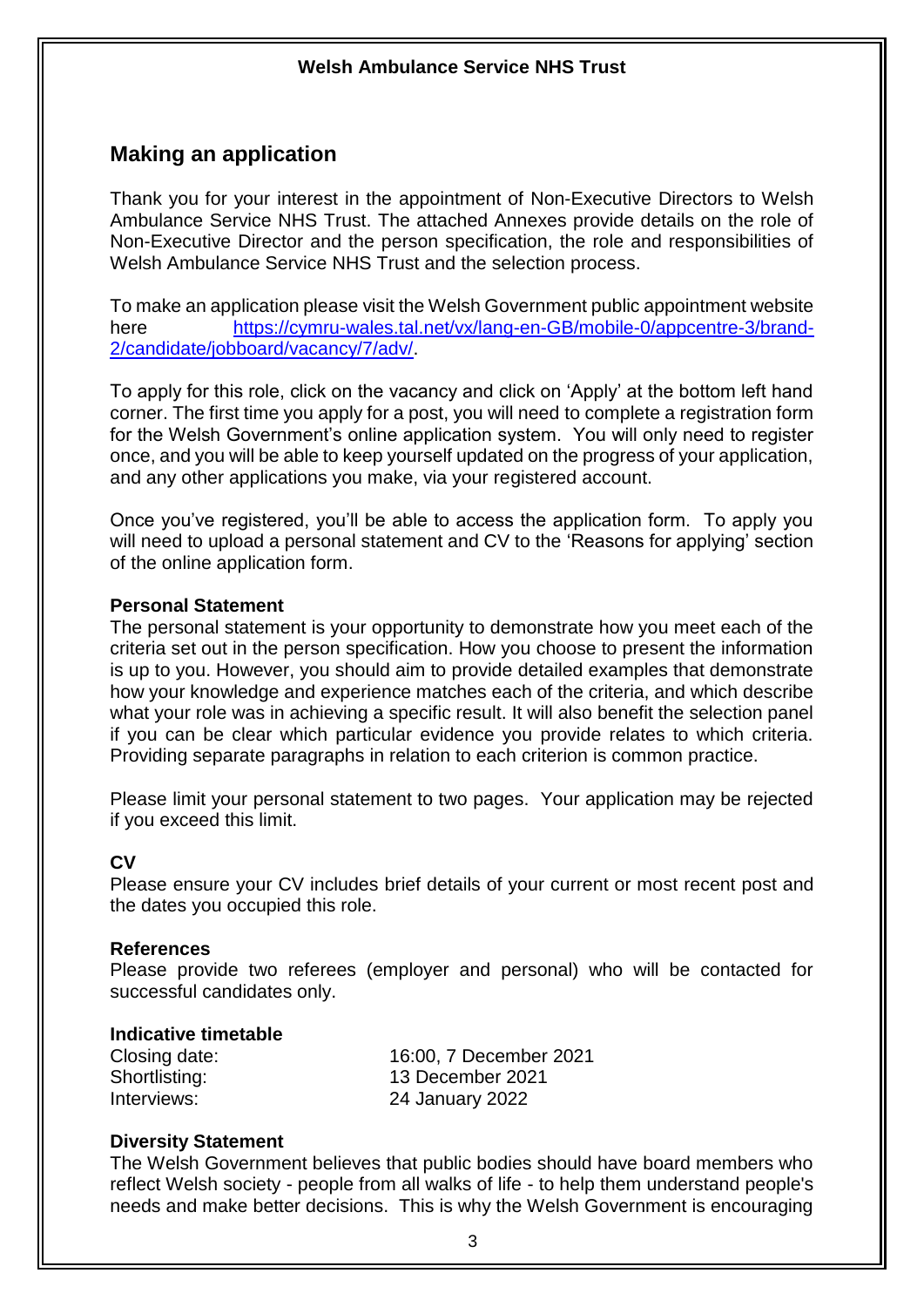a wide and diverse range of individuals to apply for appointments to public bodies. Applications are particularly welcome from all under-represented groups including women, people under 30 years of age, black, Asian and minority ethnic people, disabled people, and lesbian, gay, bisexual and transgender people.

#### **Disability Confident**

The Welsh Government accepts the social definition of disability, in which it is recognised that barriers in society act to disable people who have impairments or health conditions or who use British Sign Language. We are committed to removing barriers so that all staff can perform at their best. The Equality Act 2010 uses the medical definition of disability ("a physical or mental impairment which has a substantial and long-term impact on a person's ability to carry out normal day to day activities").

We guarantee to interview anyone who is disabled whose application meets the minimum criteria for the post. By 'minimum criteria' we mean that you must provide us with evidence in your application which demonstrates that you generally meet the level of competence for the role and any qualifications, skills or experience defined as essential.

If you would like a guaranteed interview, please contact the Public Appointments Unit at [PublicAppointments@gov.wales](mailto:PublicAppointments@gov.wales) to let them know.

If you have an impairment or health condition, or use British Sign Language and need to discuss reasonable adjustments for any part of this recruitment process, please contact the Public Appointments Unit as above as soon as possible and a member of the team will contact you to discuss your requirements and any questions you may have.

### **Contacts:**

For further information regarding the selection process, please contact:

Public Appointments Team Public Bodies Unit Email: [PublicAppointments@gov.wales](mailto:PublicAppointments@gov.wales)

For further information regarding the role of the Welsh Ambulance Service NHS Trust and the role of Non-Executive Director, please contact

Tel: 07508-279533 Email: [Trish.Mills@wales.nhs.uk](mailto:Trish.Mills@wales.nhs.uk) If you need any further assistance in applying for this role, please contact [publicappointments@gov.wales.](mailto:publicappointments@gov.wales)

For further information about Public Appointments in Wales, please visit [www.gov.wales/publicappointments](http://www.gov.wales/publicappointments)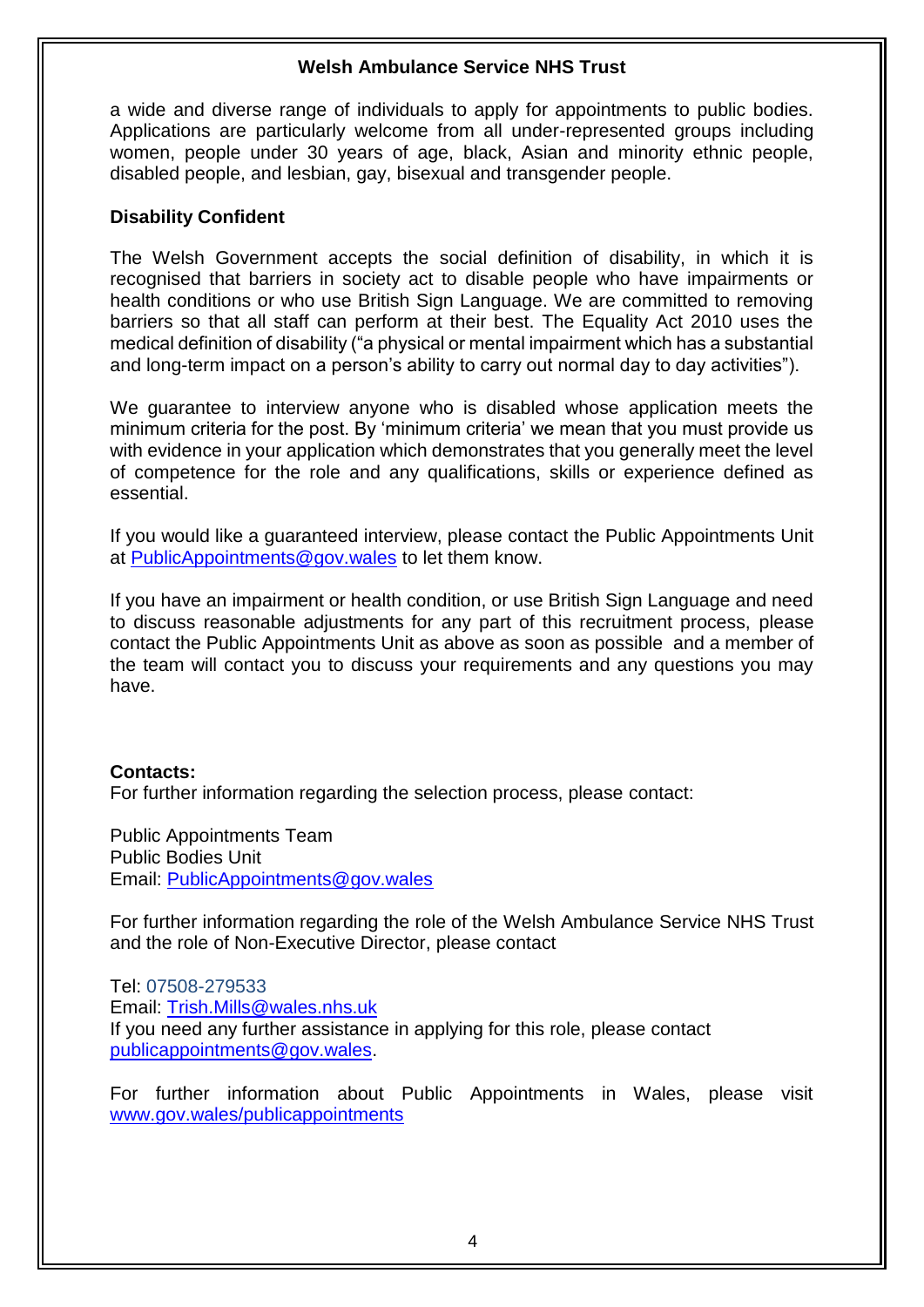#### **Annex A**

## **Appointment of Non-Executive Director of the Welsh Ambulance Service NHS Trust**

## **Role description**

As a Non-Executive Director you will:

- Take an active part in discussions, providing your opinion, challenge, and support to the Board on key issues on which the Board is accountable.
- Provide advice and quidance on issues relevant to your own skills, expertise, and experience.
- Bring past experience, knowledge and influence to the work of the Board to promote innovation, challenge the norms and ensure good governance.
- Focus on results and outcomes and ensure the Executive Directors deliver their key objectives.
- Support the Chair, Chief Executive and Executive Directors in the governance and stewardship of the Trust.
- Ensure that the Trust manages risk effectively.
- Analyse and critically review complex information and contribute to sound decision making Attend and contribute to the regular bi-monthly Board of Directors meetings and other Board Sub-Committee meetings as appropriate, as well as regular Board development sessions.
- Be expected, in time, to fully understand the business through active involvement to enable you to support the effective performance of the organisation.
- Work closely with other public, private and voluntary organisations and make sure that the views of our population allow us to shape, develop and improve services.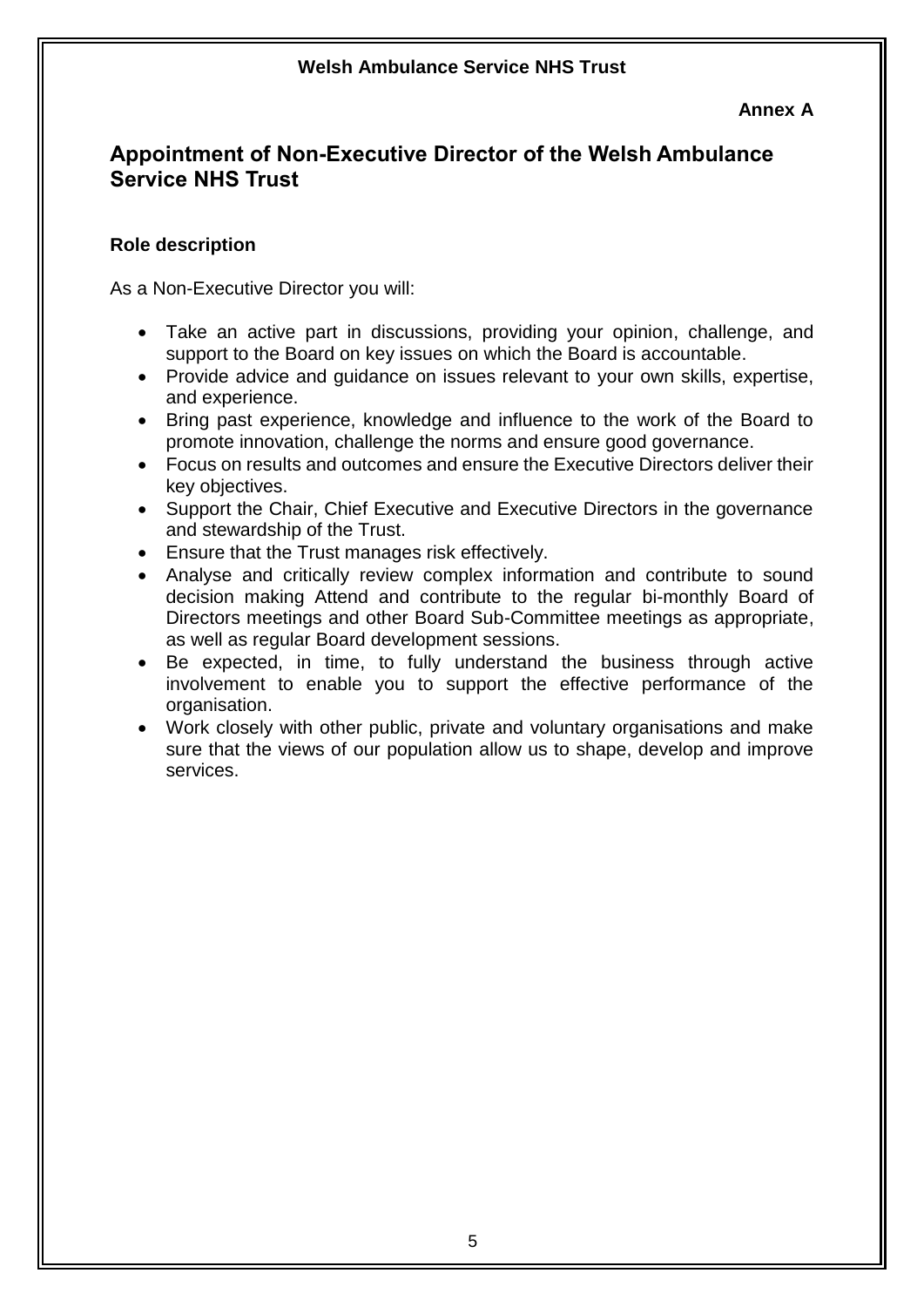To be considered, you must be able to demonstrate that you have the qualities, skills and experience to meet all the essential criteria for appointment.

## **Person Specification**

The Non-Executive Director will demonstrate the following qualities:

## **Essential**

- Ability to contribute to the strategic vision for the future of the Trust.
- Ability to provide independent challenge and scrutiny whilst maintaining constructive relationships.
- Ability to provide a knowledgeable, impartial, and balanced perspective on a range of sensitive and complex issues.
- A understanding of, and commitment to, equality, diversity and inclusion.
- A commitment to adhering to the ethical standards detailed in the Seven Principles of Public Life (Nolan Principles).

## Desirable

- An understanding of health issues and priorities in relation to the Welsh Ambulance Service NHS Trust and the wider health system in Wales.
- Exposure to transformational organisational change and digital solutions in the public or private sector.
- Experience in public or third sector engagement.
- An understanding of risk management, and systems of internal control and assurance.
- Experience of operating at senior or board level within a large and complex public or private sector organisation with a background in collaborative working.

## **Welsh Language**

Welsh language skills are desirable but not a pre-requisite for appointment. However, all candidates will be expected to display an empathy towards the language and demonstrate leadership to strengthen bilingual service provision within the NHS in Wales.

## **Key facts about the post**

| Location:        | The Trust is a national service, with meetings held<br>across Wales and virtually by Teams. As we return<br>to face to face Board and Board development<br>sessions, these are likely to be primarily in Cardiff<br>and St Asaph, however regular regional meetings<br>will also be held to engage with the public and our<br>stakeholders. |
|------------------|---------------------------------------------------------------------------------------------------------------------------------------------------------------------------------------------------------------------------------------------------------------------------------------------------------------------------------------------|
| Time Commitment: | 4 days per month                                                                                                                                                                                                                                                                                                                            |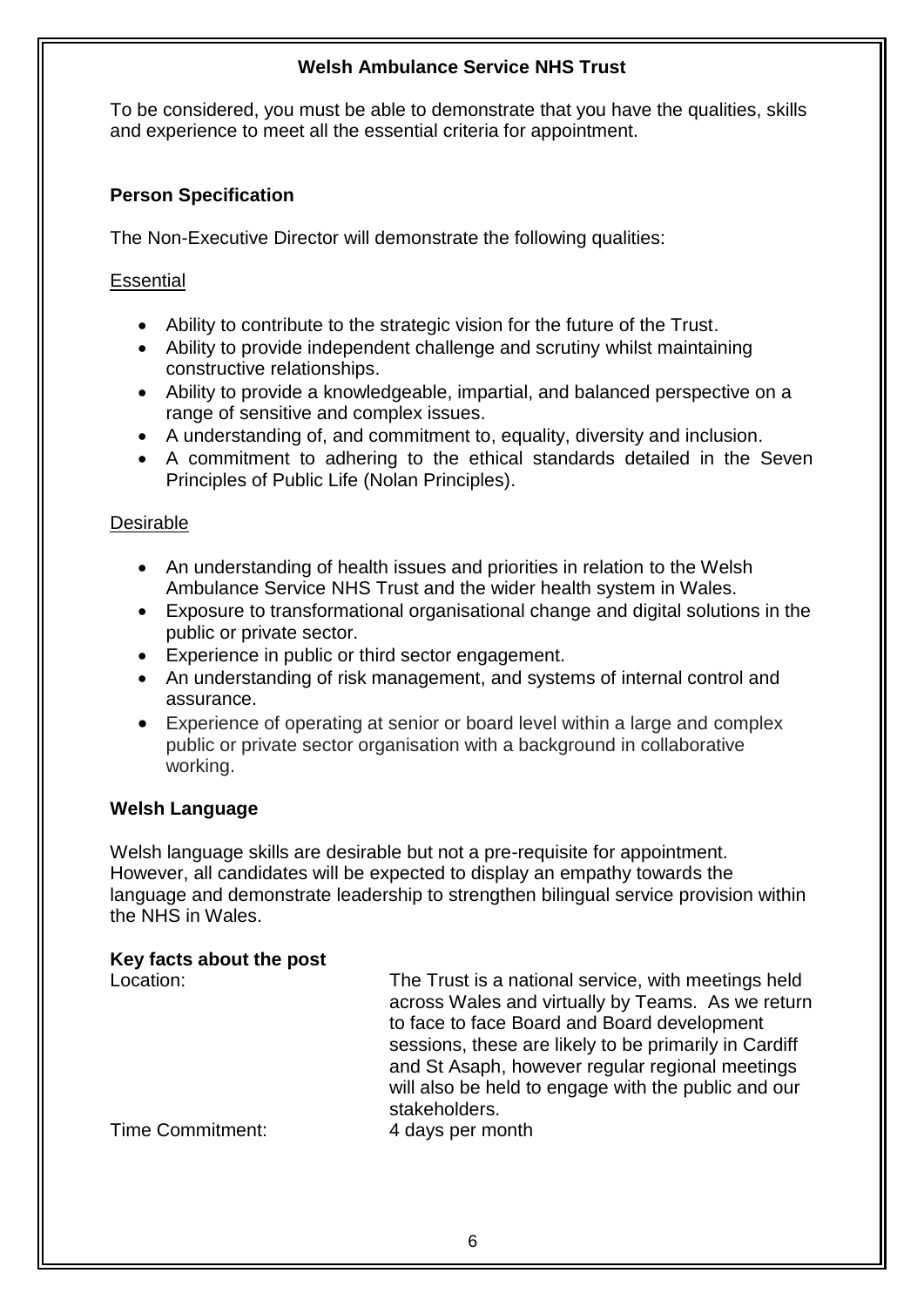Tenure of office: initial appointment of 4 years. Remuneration:  $E9,360$  per annum plus travel and other reasonable expenses within reasonable limits.

### **Eligibility**

Candidates should also note that membership of Welsh Ambulance Service NHS Trust is a disqualifying office for membership of The Senedd Cymru under The Senedd Cymru Disqualification) Order 2020. [The Senedd Cymru \(Disqualification\) Order 2020 \(legislation.gov.uk\).](https://www.legislation.gov.uk/uksi/2020/1255/schedule/made)

If you are successful, you will receive a letter from the Minister for Health and Social Services appointing you as Non-Executive Director of the Welsh Ambulance Service NHS Trust which will confirm the terms on which the appointment is offered. Your appointment will be subject to a reference check undertaken by the Welsh Government's Public Bodies Unit and to a DBS check undertaken by the NHS Wales Shared Services Partnership. Attendance at the NHS Wales Non-Executive Director Induction Programme is mandatory on appointment and you will be required to attend the next available course.

#### **Conflict of Interests**

When applying you will be asked to declare any private interests which may, or may be perceived to, conflict with the role and responsibilities as Non-Executive Director of the Welsh Ambulance Service NHS Trust including any business interests and positions of authority outside of the role in the Welsh Ambulance Service NHS Trust.

Any conflicts of interest will be explored at interview. If appointed, you will also be required to declare these interests on a register which is available to the public.

#### **Due Diligence**

Welsh Government Public Bodies Unit will undertake due diligence checks on all candidates successfully sifted to interview. This will include, but not necessarily be limited to social media and Internet searches. As a result, you may be asked questions at interview in relation to any due diligence findings.

#### **Standards in public life**

You will be expected to demonstrate high standards of corporate and personal conduct. All successful candidates will be asked to subscribe to the Code of Conduct for Board Members of Public Bodies, you can access this document at:

[https://www.gov.uk/government/publications/code-of-conduct-for-board-members-of](https://www.gov.uk/government/publications/code-of-conduct-for-board-members-of-public-bodies)[public-bodies](https://www.gov.uk/government/publications/code-of-conduct-for-board-members-of-public-bodies)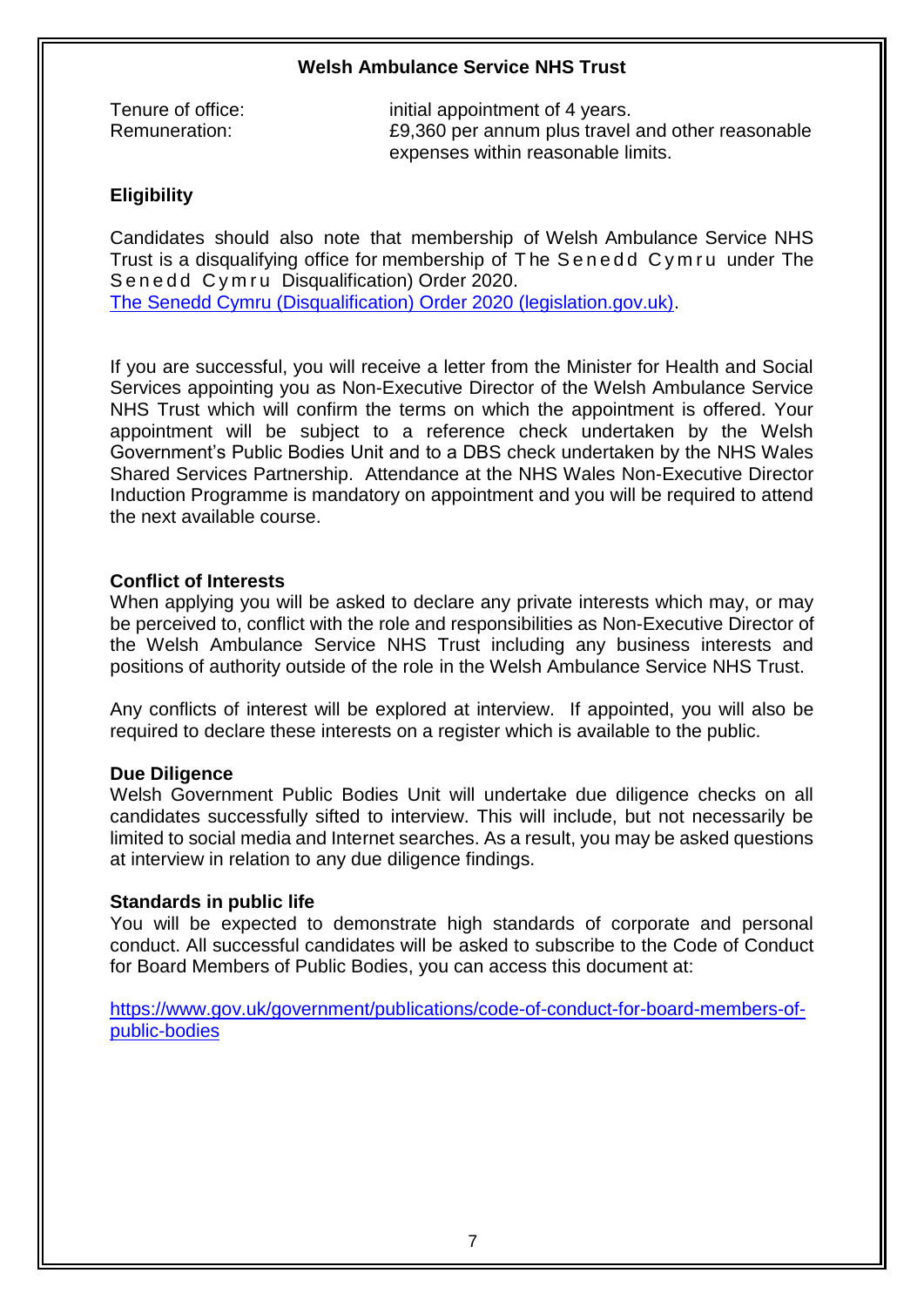## **The role and responsibilities of Welsh Ambulance Service NHS Trust**

The Welsh Ambulance Service has evolved, over the last two decades, to become The Welsh Ambulance Service has evolved, over the last two decades, to become one of the most clinically advanced Ambulance Service in the world. The Trust is embarking on an exciting evolution of its strategy. Working with our stakeholders and partners, we will fundamentally change the ways in which the Trust delivers urgent and emergency care, enabling the population of Wales to access care in the right place, at the right time, wherever and whenever that may be. This shift will see a reduction in conveyances to hospital, and an increase in care delivered at or closer to home by a range of specialist practitioners in a range of modalities.

The Trust serves three million-plus people in Wales and provide high quality services to a diverse range of communities across an area of some 8000 square miles. The Trust responds to 2000 emergency calls a day and, in addition to deploying the traditional emergency ambulance or rapid response vehicle, they are increasingly able to provide clinical advice over the phone or treatment on scene or at home. The Trust also has specialist teams capable of responding to more complex or major incidents.

The call handlers and clinical contact centre staff operate 24 hours a day, 365 days a year. The Trust is at the frontline of service delivery, making sure that patients get the right advice and help from the right people.

The Trust is at the forefront of innovation in unplanned clinical care and increasingly provide thousands of patients a year with advice, support and signposting to the right provision through its expanding "hear and treat" services, which include NHS Direct Wales and its successor - the 111 service. The Trust currently conveys almost half a million patients a year to and from a place of care through its Non-Emergency Patient Transport Service.

The Trust is continually working to improve what it does and how it does it. To help realise this ambition, the Trust is looking to appoint Non-Executive Directors to the Trust Board, from as diverse a range of backgrounds as possible. The Trust is particularly keen to improve the gender balance on its Board and to attract members from different ethnic backgrounds to help us tailor our offering to our population. Especially valued is the contribution that Non-Executive Directors can make to the Trust by drawing from their own lived experiences.

The role of the Board is to focus on four key areas:

**Strategy:** Developing the strategy, vision, and purpose of the Trust. Identifying priorities, establishing goals and objectives, finding resources, and allocating funds to support the decisions that need to be made around strategic planning.

**Embedding Ethical Behaviour**: The Board shapes the culture of the Trust in several ways, including by the way in which it engages with staff, the public and stakeholders, the way it manages its agenda, by the nature of the debate at the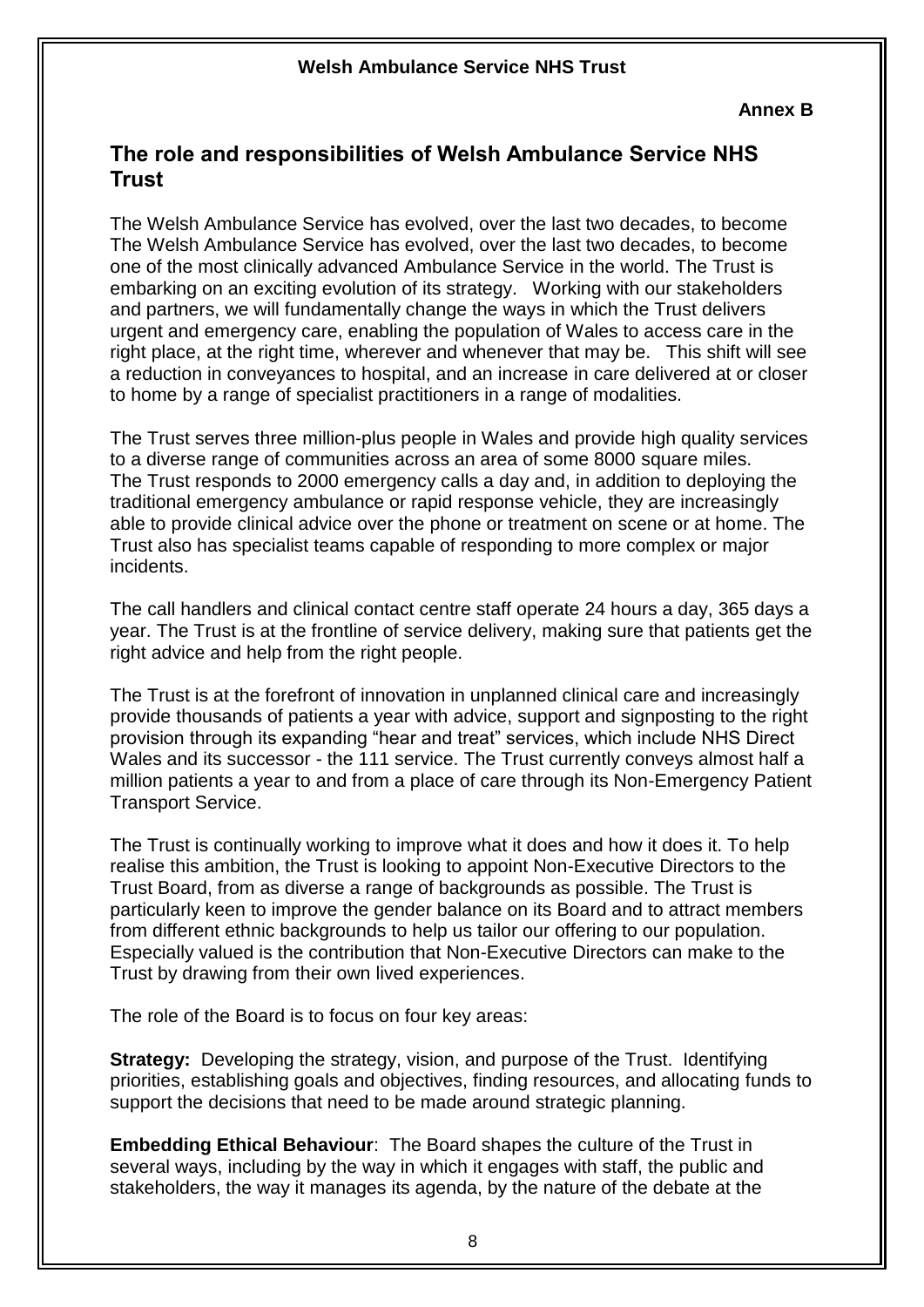Board and the relative emphasis given to different performance criteria, by the visibility of its members in the organisation, and by where it chooses to invest time and resources. Board members must live up to the highest ethical standards of integrity and probity.

**Managing Risk:** The Board is responsible for managing risk and ensuring there is a robust system of internal controls is in place and that they are sighted on the mitigations in place for the principal risks to the delivery of the strategy. **Gaining Assurance on the Delivery of Strategy and Performance:** Holding to account, and being held to account, for the delivery of the strategy in accordance with the strategic and performance frameworks developed by the Board

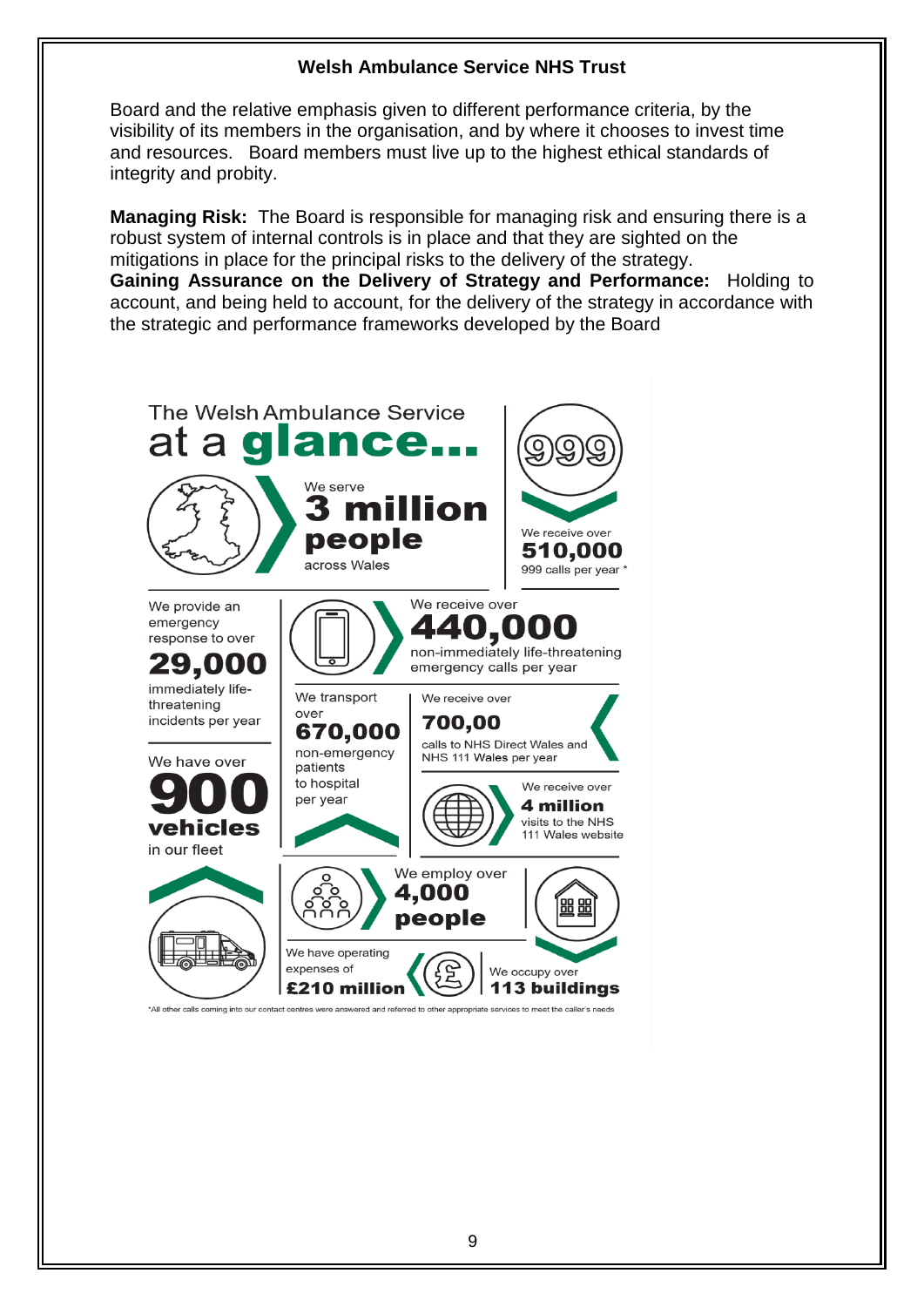**Annex C**

## **The selection process**

The interview panel will assess candidates' CVs and personal statements to determine who it believes best meet the criteria for the role, and who will be invited to interview. The panel will rely only on the information you provide in your CV and statement to assess whether you have the skills and experience required. Please ensure that you provide evidence to support how you meet all of the essential criteria.

The selection panel will be will comprise Martin Woodford, Chair of Welsh Ambulance Service NHS Trust and Charles Janczewski, Chair of Cardiff & Vale University Health Board as an Independent Panel Member and Ian Owen, Head of Workforce and OD Strategy and Planning, welsh Government.

Your application may be "long-listed", subject to the volume of applications received, before it is passed to the shortlisting panel for consideration. You should be aware that in this situation, your application might not be considered in full by all of the panel.

We anticipate that the panel will sift applications on w/c 13 December and interviews will take place during w/c 24 January. It is our intention that interviews will take place virtually.

The panel will select for interview only the strongest applicants who it feels have demonstrated that they best meet the criteria set out in the person specification. However, if you have applied under the guaranteed interview scheme **and you meet the minimum essential criteria** for the post, then you will also be invited for interview.

If you are invited to interview and if the interview date is not already provided in this information pack, we will aim to provide you with as much notice as we can of the interview date. If you are unable to make the arranged interview date, we will endeavour to re-arrange it but it might not be possible due to time constraints within the appointment timetable or selection panel availability.

You will receive email communication from Welsh Government's application centre to let you know whether or not you have been invited to be interviewed.

If invited to interview, the panel will question you about your skills and experience, asking specific questions to assess whether you **meet the criteria** set out for the post.

Candidates who the panel believe are 'appointable', will be recommended to Ministers who will make the final decision. The Minister may choose to meet with appointable candidates before making a decision. If she/he does, she/he will meet all candidates and in the presence of the panel Non-Executive Director or their nominated representative. There will be a time gap between interview and a final appointment decision being made. Candidates who have been interviewed will be kept informed of progress.

If you are successful, you will receive a letter appointing you as Non-Executive Director of the Welsh Ambulance Service NHS Trust which will confirm the terms on which the appointment is offered.